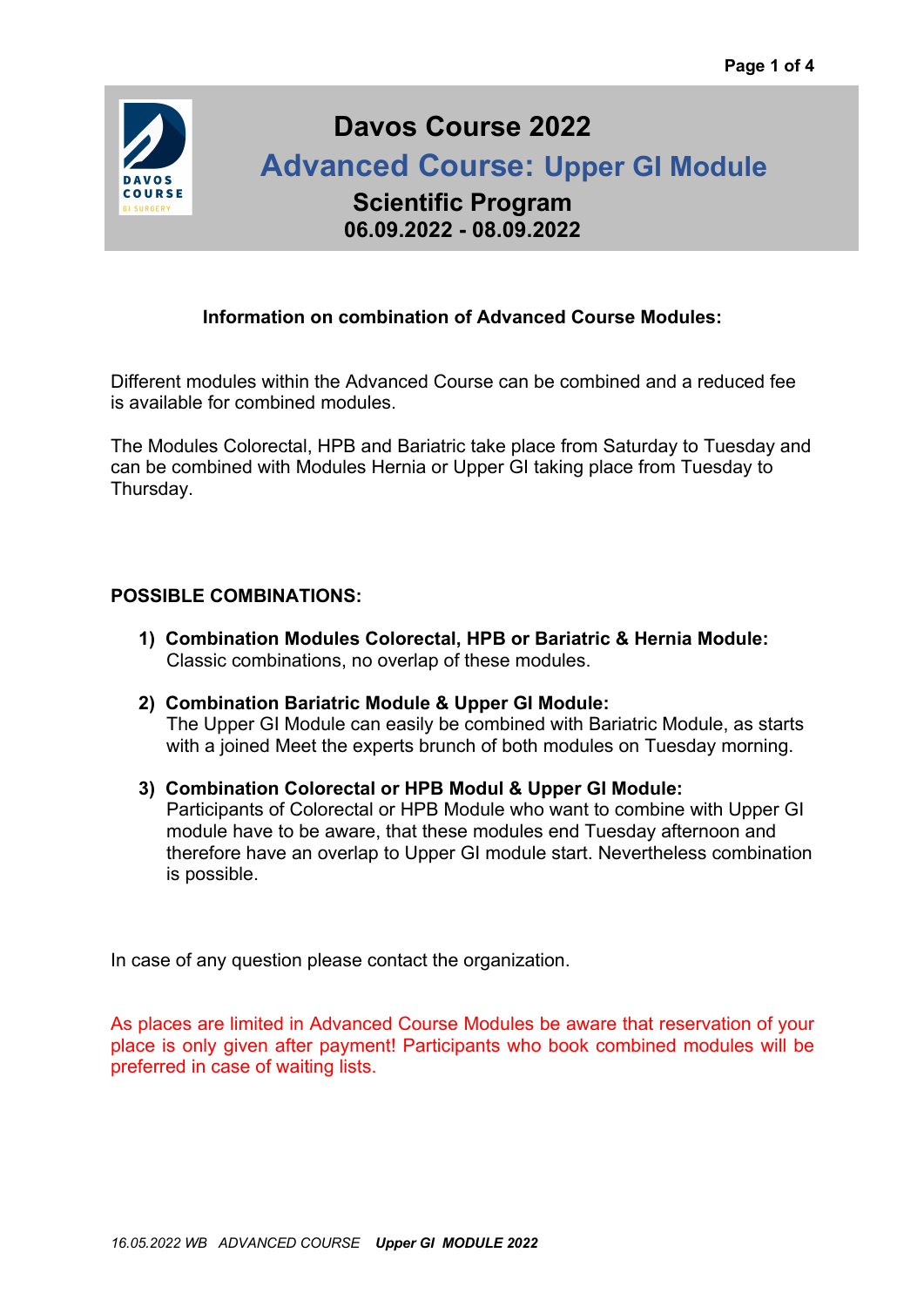| TUESDAY, 06.09.2022 | <b>Upper GI Module</b>                                                                                                         | <b>AC UGI</b>     |  |
|---------------------|--------------------------------------------------------------------------------------------------------------------------------|-------------------|--|
| 09.15               | Faculty Briefing AC UGI (only for Faculty / Instructors)<br>- W. Brunner, B. Müller, C. Bruns                                  |                   |  |
| 09.45               | <b>Course opening Advanced Course Upper GI Module (AC UGI)</b><br>Room Strela / Rinerhorn<br>- W. Brunner, B. Müller, C. Bruns |                   |  |
| $10.00 - 12.00$     | together with ACB<br>Meet the expert brunch<br>Strela / Rinerhorn                                                              |                   |  |
|                     | Moderation: R. Peterli, U. Pfefferkorn & B. Müller, C. Bruns                                                                   |                   |  |
|                     | Hiatal hernia and bariatric surgery<br>- B. Müller                                                                             | 30 <sub>min</sub> |  |
|                     | Barrett's Esophagus and bariatric surgery<br>- R. Peterli                                                                      | 30 <sub>min</sub> |  |
|                     | Robotic surgery in Bariatric Surgery & Upper GI<br>- M. Bolli                                                                  | 20 min            |  |
|                     | Videos:<br>Worst complication in Bariatric & Upper GI Surgery<br>- P. Salminen, L. Fischer, S. Schoppmann, JW. van den Berg    | 40 min            |  |
| 12.00 - 15.15       | <b>Lunch break</b>                                                                                                             |                   |  |
| 14.45 - 17.15       | <b>Practical exercises</b><br>Room Aspen (see individual schedule)                                                             |                   |  |
| $17.15 - 17.45$     | <b>Break</b>                                                                                                                   |                   |  |
| $17.45 - 19.15$     | Lecture I<br>Room Strela / Rinerhorn                                                                                           |                   |  |
|                     | Moderation: B. Müller, K. Emmanuel                                                                                             |                   |  |
|                     | Anatomy & Functional diagnostics<br>- Y. Renard, M. Bolli                                                                      | 30 min            |  |
|                     | <b>GERD</b><br>- S. Schoppmann                                                                                                 | 30 min            |  |
|                     | Hiatal hernia +/- mesh<br>- B. Müller                                                                                          | 30 min            |  |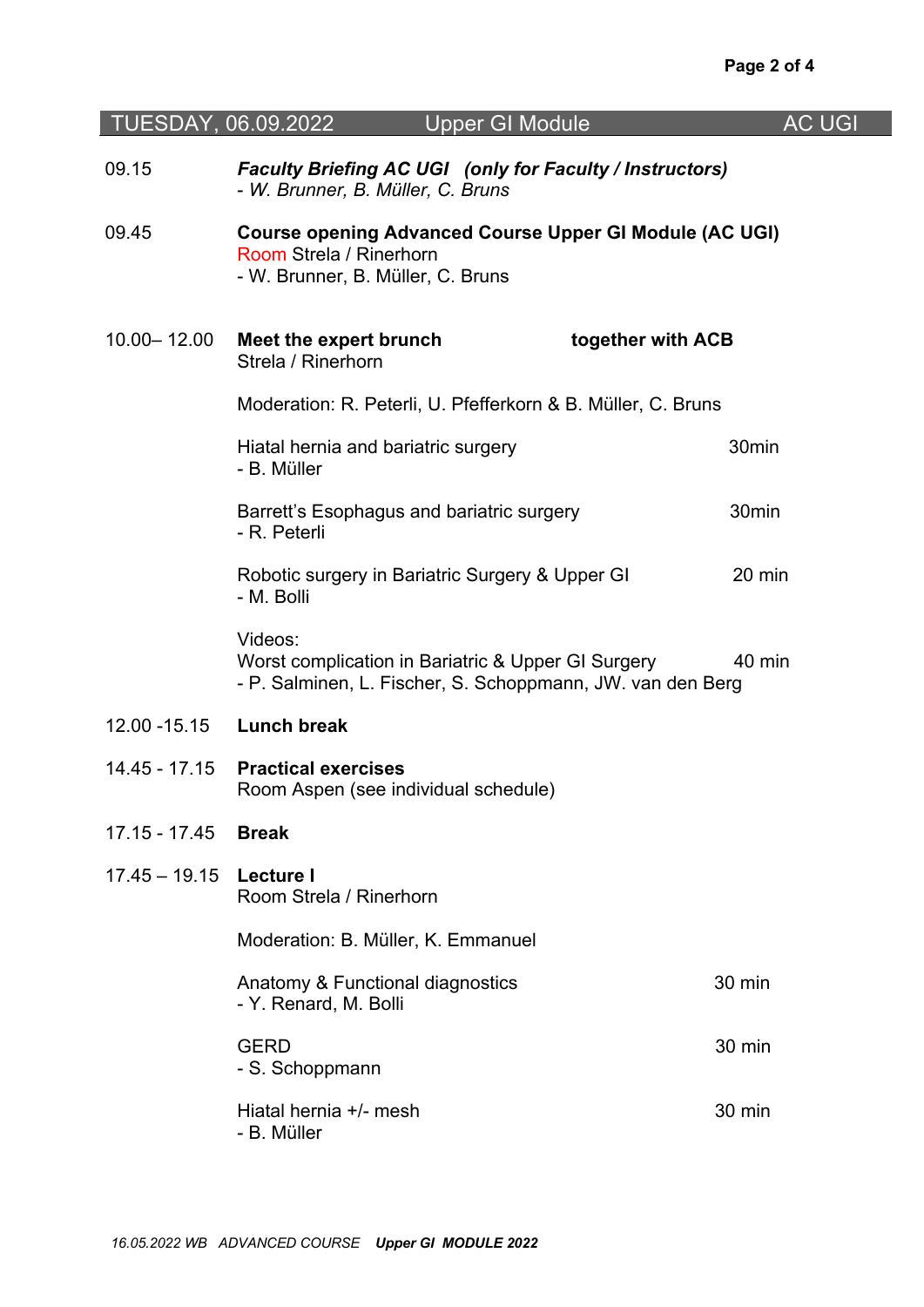## WEDNESDAY, 07.09.2022 AC UGI

| 08.00-09.30               | <b>Practical exercises</b>                                         |        |
|---------------------------|--------------------------------------------------------------------|--------|
|                           | Room Aspen (see individual schedule)                               |        |
| $09.30 - 10.00$           | <b>Break</b>                                                       |        |
| 10.00 - 12.00 Lectures II | Room Strela / Rinerhorn                                            |        |
|                           | Moderation: K. Beyer, JW. van den Berg                             |        |
|                           | Recurrence in GERD / Hiatal Hernia<br>- S. Schoppmann              | 30 min |
|                           | Case / Video<br>- M. Bolli                                         | 30 min |
|                           | Achalasia<br>- JW. van den Berg                                    | 30 min |
|                           | <b>Diverticula</b><br>- B. Müller                                  | 30 min |
|                           | 12.00 - 14.45 Lunch Break                                          |        |
| $14.45 - 16.45$           | <b>Practical exercises</b><br>Room Aspen (see individual schedule) |        |
| $16.45 - 17.15$           | <b>Break</b>                                                       |        |
| 17.15 - 19.15             | <b>Lectures III</b><br>Room Strela / Rinerhorn                     |        |
|                           | Moderation: C. Bruns, M. Bolli                                     |        |
|                           | Benign esophageal lesions<br>- K. Beyer                            | 30 min |
|                           | Malignant esophageal lesions, AEG I+II<br>- C. Bruns               | 30 min |
|                           | Case & Video<br>- S. Schoppmann                                    | 40 min |